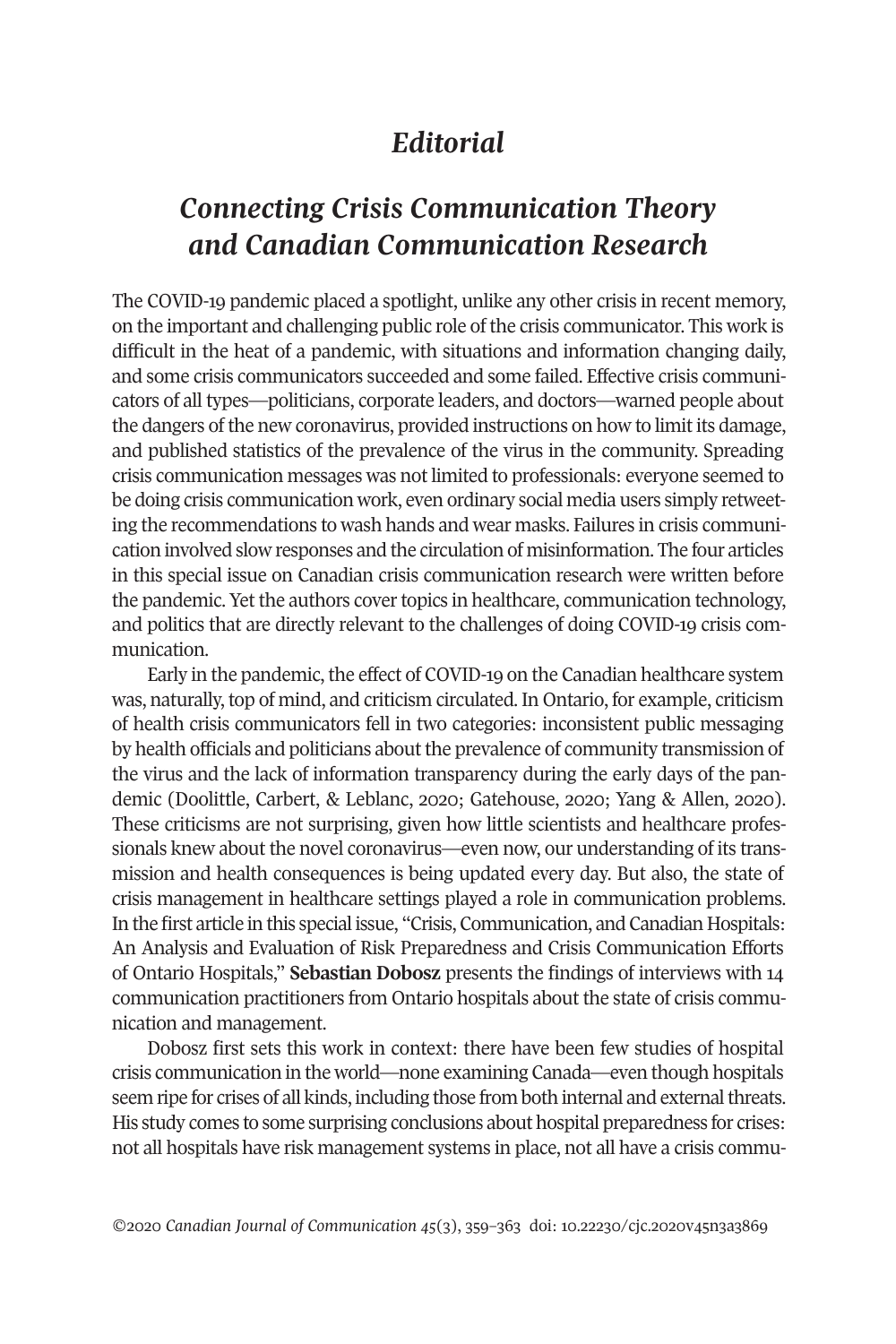nication planning document, and not all have a crisis management team. Dobosz's timely study evaluates hospitals' ability to detect crises, prepare for them, and learn from them.

Responding quickly is one of the central tenets of crisis communication practice. Our hyper-mediated communication environment now measures the success of crisis communication response in minutes, not hours or days as in the past. A major problem with some jurisdictions' COVID-19 response—particularly that of the United States—was the lack of urgency in recognizing and then communicating the danger of the new virus (Bagnall, 2020; Pew Research Center, 2020; Savarese & Biller, 2020).

The issue of crisis response speed was not a technological problem but one of policy and politics. If the danger is indeed recognized immediately, a range of communication technologies now exists to provide the means to quickly send warnings, policy notifications, updates, and best practices to affected populations. During the COVID-19 pandemic, the Government of Canada, the provincial governments, and local health units used a range of communication technologies to blanket communities with risk and crisis communication messages. These messages came in the form of informational advertisements in traditional mass media outlets such as newspapers and television and radio stations, and also policy, best practices, and case numbers posts on social media sites such as Twitter.

Indeed, Twitter became a key channel in government and healthcare crisis communication strategies, connecting to populations that no longer engage with mass media, either due to cost or changing media consumption tastes. Trustworthy official messages on Twitter were also important in a social media environment with readily available misinformation about COVID-19 spread by bots (automated computer scripts) (Cooper, 2020; Young, 2020). The second article in this special issue, "Tweeting Tsunami: Influence and Early Warning in British Columbia" by **Amanda Oldring, Antonina Milekhina, and Alexander Brand**, examines Twitter crisis communication for another type of emergency: earthquakes that could create devastating tsunamis on the coast of British Columbia. This study tests just how effective Twitter networks are for quickly notifying coastal populations of coming tsunamis. There is no time to waste when a tsunami cuts through an ocean, particularly when it comes to warning last-mile communities that may not have access to traditional mass media.

Oldring, Milekhina, and Brand use social network analysis to evaluate and assess the capacity and function of an existing Twitter early warning network and its related networks. The study categorizes the users on the networks, finding that some users broadcast information, some collaborate on information production and dissemination, and some seek it out. The authors find these networks have a wide range and could be effective in the future but that they should be further developed before the "Big One" hits. But the "Big One" need not only be an earthquake—other researchers may want to consider this study in light of virus emergencies too, encouraging rapid warnings through social media to flatten the curve faster. 1

The COVID-19 virus was not caused by politicians. Indeed, some politicians—including the prime minister of the United Kingdom and the president of Brazil—became ill with the virus. Timothy Coombs' (2004) Situational Crisis Communication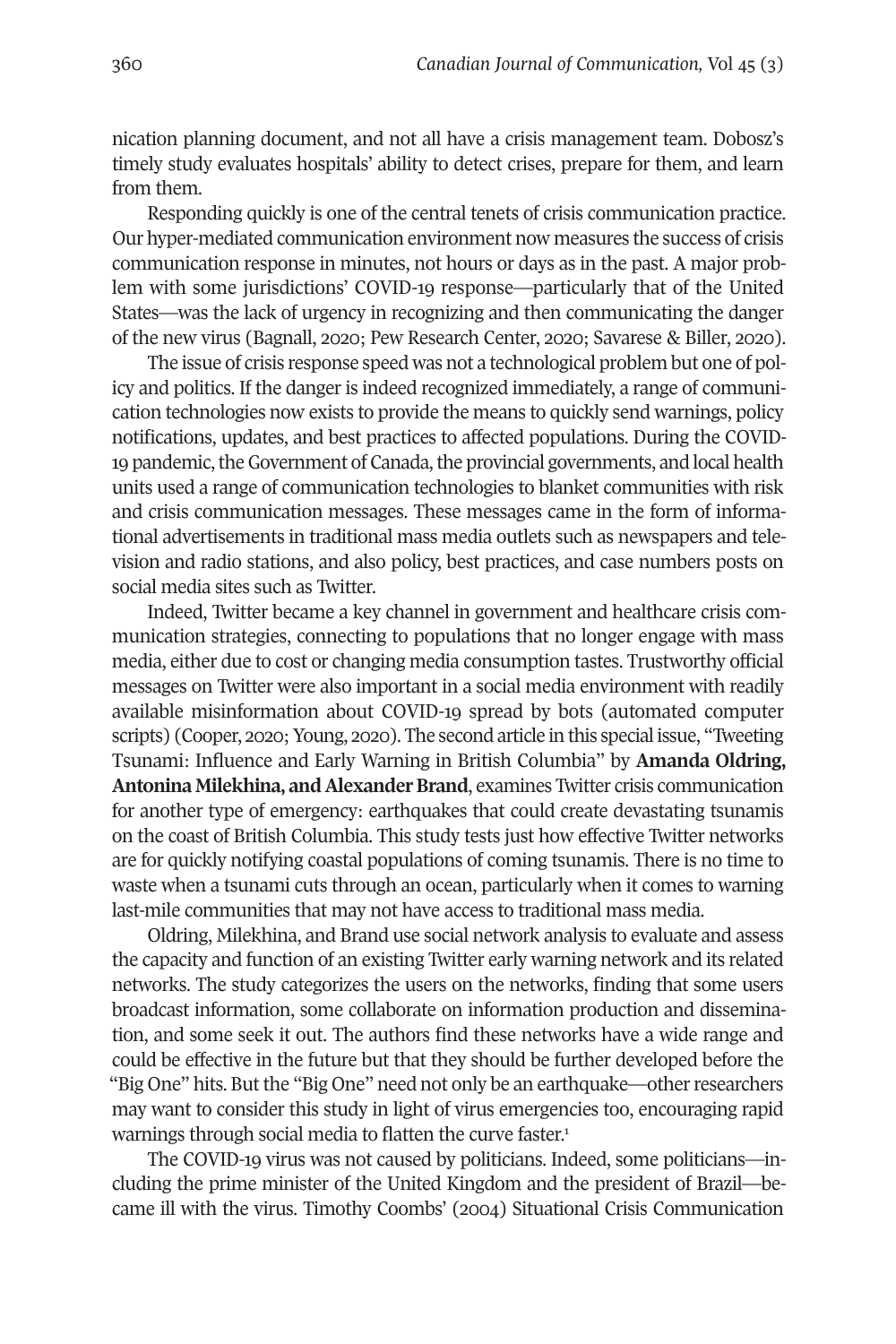Theory posits that victims of crises face no blame from the public because they have no control overtheir causes (public blame is a key consideration in crisis communication research as it hurts one's public reputation, which is valuable currency in the public sphere). But every crisis, even a natural disaster such as COVID-19, leads to another phase where politicians can face blame if they respond ineffectively. New York Mayor Bill de Blasio and U.S. President Donald Trump, for example, were heavily criticized for poor responses to the virus (Freedlander, 2020; Lopez, 2020). In contrast, some politicians, such as New Zealand Prime Minister Jacinda Ardern, followed emergency management best practices and received praise (Luscombe, 2020).

On politics and crisis communication, the third article in this special issue, "The Anatomy of a National Crisis: The Canadian Federal Government's Response to the 2015 Kurdi Refugee Case" by **Sara Siddiqi and Duncan Koerber**, similarly considers a crisis that grabbed the world's attention and negatively affected the public reputations oftwo Canadian politicians who actually had no hand in causing it. The article presents the case of the death of a boy, refugee Alan Kurdi, on a Turkish beach in 2015. A photo of Kurdi's lifeless body circulated widely around the world via mass media and social media, drawing attention to the refugee crisis sparked by the Syrian War. A mistaken belief circulating through mass and social media suggested that the Canadian government had somehow been at fault for the boy's death. This article evaluates the immediate crisis response strategies of then Canadian Prime Minister Stephen Harper and Minister of Citizenship and Immigration Chris Alexander as they attempted to protect the reputation of their Conservative Party and the nation during a federal election.

While the COVID-19 pandemic saw many people pitch in and do crisis communication work of all kinds, politicians were on the front lines, with provincial premiers and Prime Minister Justin Trudeau holding regular press conferences. Politicians found themselves in a challenging position: they had to warn and instruct citizens about a dangerous virus while also reassuring them that they were dealing with it effectively. Press conferences also developed public awareness of Canadian health officials such as Dr. Theresa Tam, Dr. Eileen de Villa, and Dr. Bonnie Henry (and in the U.S, the instantly famous Dr. Anthony Fauci). Dr. Henry won the Canadian Public Relations Society's (2020) President's Award for Outstanding Public Relations and Communications Management for her work in British Columbia during the pandemic.

Examining in part this kind of official crisis communication, the fourth article in this special issue, "Assessing Crisis Communication Teamwork Performance during a Terrorist Attack: A Pragma-Dialectic Analysis" by **Serge Banyongen**, positions press conferences as an important site of analysis. The article examines in detail the crisis response after the 2014 terrorist attack on Parliament Hill in Ottawa that killed Corporal Nathan Cirillo. Since no single governing body existed in Canada to deal with terrorist attacks, several organizations came together. This study outlines the relational problems governmental organizations had during the crisis due to conflicting goals. The communicative form of the press conference itself expresses meaning, Banyongen argues. Backdrops, gestures, body language, positioning, and stance all send messages for better or for worse—in addition to the words spoken. <sup>2</sup> Overall, Banyongen shows the importance of shared mental models and unified instructional messages, along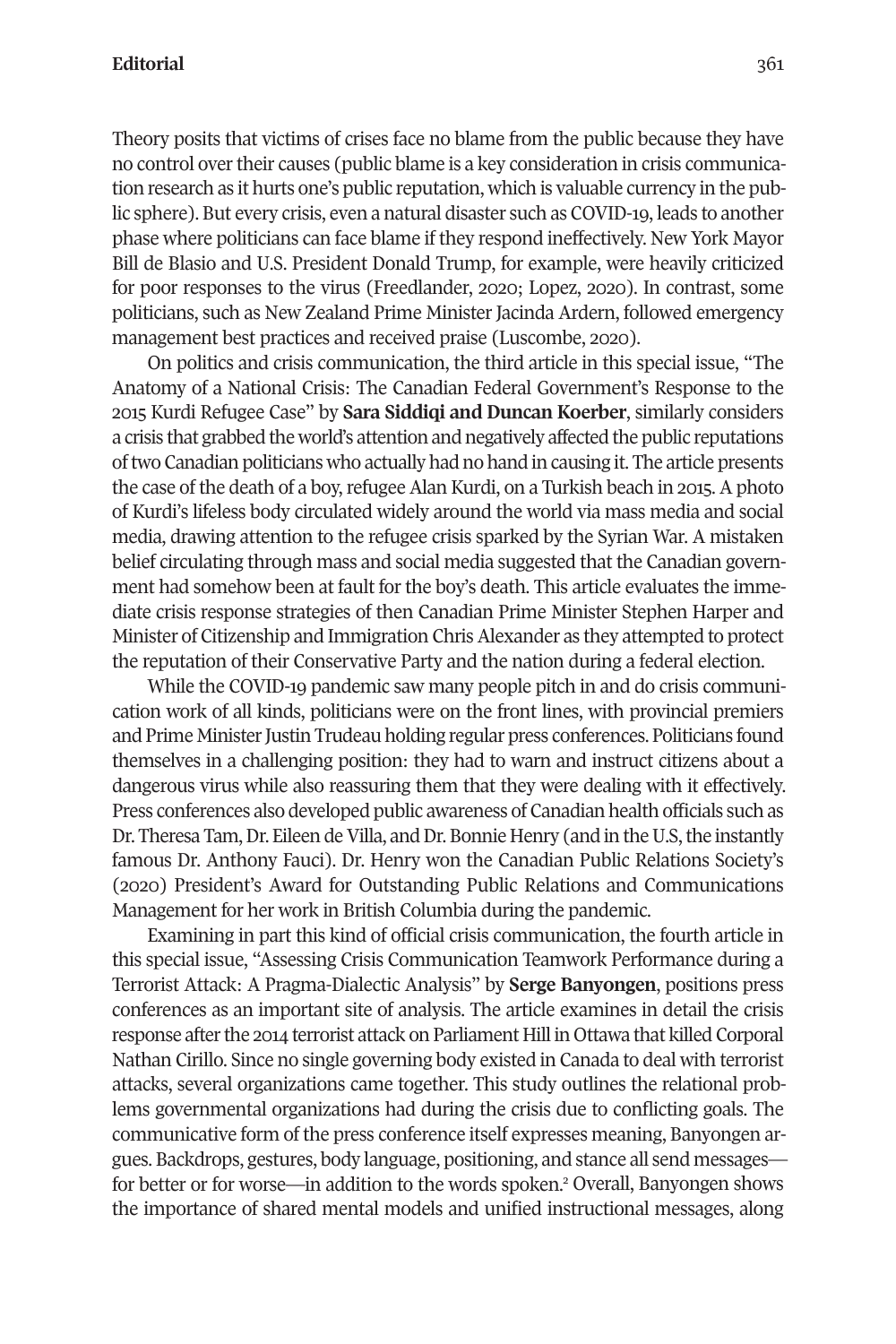with well-designed press conferences, to dealing effectively with a crisis that involves overlapping jurisdictions.

Originally, this special issue was intended to grow Canadian-content research on the subject of crisis communication; a wealth of American crisis communication research still dominates academic journals, providing theoretical models for emulation, butthere are relatively few Canadian cases. These four new articles provide useful ways of looking at crisis communication through a Canadian lens. The hope is thatthis special issue, and the connections drawn in this article to perhaps the greatest public crisis Canada has ever faced, COVID-19, will raise awareness of the importance and challenges ofthe crisis communicator and encourage more distinctly Canadian case studies and research approaches.

# **Acknowledgments**

The author would like to thank Terry Flynn for his help in getting this special issue of *CJC* off the ground and the peer reviewers for their useful advice and suggestions.

#### **Notes**

1. COVID-19 contact tracing apps for mobile phones may help to do that work quickly and automatically. The Government of Ontario transmitted a more traditional warning notice about COVID-19 through cellphones and televisions across the province using its regular emergency alert system (used before the pandemic primarily for child abductions); however, the notice did not come immediately but a few weeks after the provincial shutdown (O'Neil, 2020).

2. An example of effective and appropriate press conference design was Ontario's COVID-19 press conferences. These TV events saw government officials appropriately spaced apart to model social distancing to the public.

## **References**

- Bagnall, James. (2020, April 19). The advisory not issued: The consequences of Canada's slow COVID-19 response. *The Ottawa Citizen*. URL: https://ottawacitizen.com/news/local-news/the -path-not-taken-the-consequences-of-canadas-slow-covid-19-response [July 10, 2020].
- Canadian Public Relations Society. (2020, July 9). *Dr. Bonnie Henry wins 2020 President's Award for Outstanding Public Relations and Communications Management, presented by the Canadian Public Relations Society.* URL: https://www.cprs.ca/About/News/2020/Dr-Bonnie-Henry -wins-2020-President%E2%80%99s-Award-for-Ou [July 10, 2020].
- Coombs, W. Timothy. (2004). Impact of past crises on current crisis communication: Insights from Situational Crisis Communication Theory.*Journal of Business Communication*, *41*(3), 265–289.
- Cooper, Sam. (2020, April 8). Coronavirus conspiracies pushed by Russia, amplified by Chinese officials: Experts. *Global News*. URL: https://globalnews.ca/news/6793733/coronavirus -conspiracy-theories-russia-china/ [April 8, 2020].
- Doolittle, Robyn, Carbert, Michelle, & Leblanc, Daniel. (2020, June 25). Canada's lost months: When COVID-19's first wave hit, governments and health officials were scattered and slow to act. *Globe and Mail*. URL: https://www.theglobeandmail.com/canada/investigations/article -canadas-lost-months-when-covid-19s-first-wave-hit-governments-and/ [June 26, 2020].
- Freedlander, David. (2020, March 26). When New York needed him most, Bill de Blasio had his worst week as mayor. *New York Magazine.* URL: https://nymag.com/intelligencer/2020 /03/bill-de-blasio-had-his-worst-week-as-new-york-city-mayor.html [July 10, 2020].
- Gatehouse, Jonathon. (2020, May 28). Ontario needs to be more transparent with COVID-19 data, critics say. *CBCNews*. URL: https://www.cbc.ca/news/health/ontario-covid-19-transparency -1.5587459 [May 28, 2020].